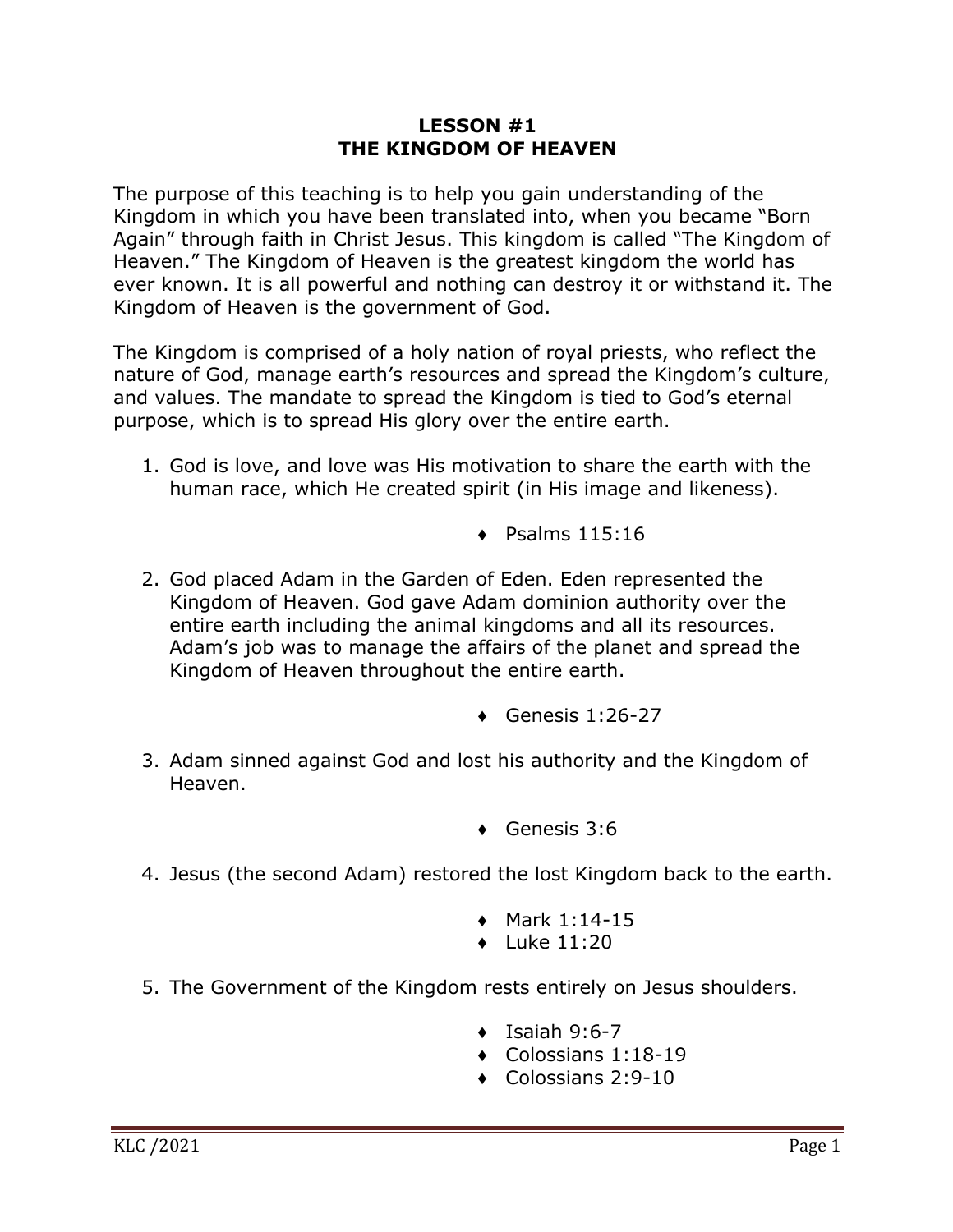- 6. Jesus manifested the unlimited power of the Kingdom.
	- ♦ I Corinthians 4:20
- 7. At the moment of salvation, the Kingdom of Heaven comes within you.
	- ♦ Luke 17:20-21
	- $\triangleleft$  Colossians 1:13
- 8. Through faith in Christ, we have become ambassadors of Christ and His Kingdom.
	- ♦ 2 Corinthians 5:20
- 9. The Holy Spirit bears witnesses that we are Sons of God and members of His body.
	- $\leftrightarrow$  Galatians 4:4-7
	- $\triangleleft$  Romans 8:14-15

Q – What is our first priority as members of the Kingdom?

 $\mathcal{L}_\text{max} = \frac{1}{2} \sum_{i=1}^{n} \frac{1}{2} \sum_{i=1}^{n} \frac{1}{2} \sum_{i=1}^{n} \frac{1}{2} \sum_{i=1}^{n} \frac{1}{2} \sum_{i=1}^{n} \frac{1}{2} \sum_{i=1}^{n} \frac{1}{2} \sum_{i=1}^{n} \frac{1}{2} \sum_{i=1}^{n} \frac{1}{2} \sum_{i=1}^{n} \frac{1}{2} \sum_{i=1}^{n} \frac{1}{2} \sum_{i=1}^{n} \frac{1}{2} \sum_{i=1}^{n} \frac{1$  $\mathcal{L}_\text{max} = \frac{1}{2} \sum_{i=1}^{n} \frac{1}{2} \sum_{i=1}^{n} \frac{1}{2} \sum_{i=1}^{n} \frac{1}{2} \sum_{i=1}^{n} \frac{1}{2} \sum_{i=1}^{n} \frac{1}{2} \sum_{i=1}^{n} \frac{1}{2} \sum_{i=1}^{n} \frac{1}{2} \sum_{i=1}^{n} \frac{1}{2} \sum_{i=1}^{n} \frac{1}{2} \sum_{i=1}^{n} \frac{1}{2} \sum_{i=1}^{n} \frac{1}{2} \sum_{i=1}^{n} \frac{1$ 

- ♦ Matthew 6:33
- 10. We have a holy mandate of eminent domain (the right of government to take possession by spiritual force) and bring every other rule and authority to an end.
	- $\blacklozenge$  Matthew 11:12
	- ♦ I Corinthians 15:24
- 11. The Kingdom of Heaven must be taught.
	- $\bullet$  Luke 4:43
	- $\triangle$  Acts 19:8